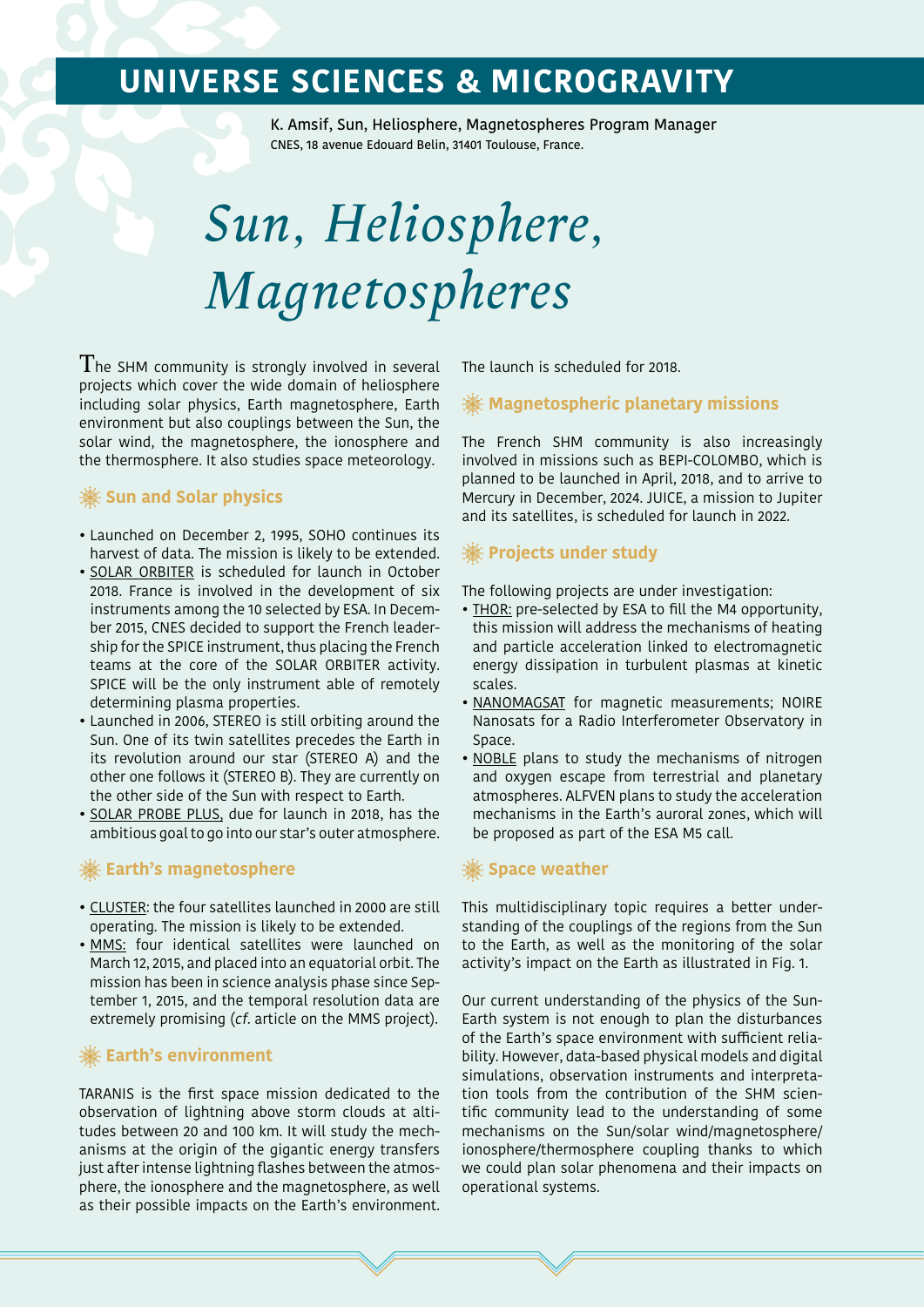## *Sun, Heliosphere, Magnetospheres*



**Fig. 1:** The colors in the first column show phenomena that vary on several timescales: the coronal holes are stable on several solar rotations (27 days). The active regions vary on the solar rotation scale, whereas flares and mass ejections are explosive phenomena. Sun-Earth propagation times are indicated in the grey arrows. All these events vary according to the 11-year activity cycle. GTME Report.

**Fig. 2:** Top right: A typical solar flare. Bottom right: Model of the magnetic rope during the flare. The Earth has been superimposed on both images to illustrate the huge scale of the phenomenon. © Tahar Amari/Centre de physique théorique



*Fig.2*

For example:

- Sun: the source of solar magnetism is a nonlinear dynamo operating at the base of the convection zone via the joint effect of a cyclonic turbulence and large scale cuts regenerating the toroidal field. This magnetic activity is cyclic and lasts about 11 years  $($ ± three years). It is difficult to anticipate owing to the turbulent nature of the dynamo. The topology of the Sun's global magnetic field follows the cycle; by going from a simple dipolar configuration to a complex multipolar configuration, the topology causes significant changes to the corona and the solar wind [1], which impact the Earth's space environment. The same applies to eruptions and coronal mass ejections which are more common at solar maximum.

- Solar wind: since the increase in solar activity in 2010, numerous solar thunderstorms were simultaneously observed from several sites by the NASA STEREO probes. Using these data, IRAP<sup>(1)</sup> researchers developed new techniques to rebuild the temporal evolution of these thunderstorms' internal magnetic field as well as the shocks that form during the expansion of these structures. Thanks to this work, researchers gained a better understanding of the evolution of thunderstorms as well as high-energy particle acceleration [2]. - Earth's ionosphere: ONERA has been working for several years on a data assimilation tool applied to the Earth's radiation belts. The aim is to restore in an optimal way the behavior of the electron belts after a solar thunderstorm. The results obtained open the way towards an operational service for space weather. Moreover, several laboratories in France (the IPGS<sup>(2)</sup>, the IPGP<sup>(3)</sup>, the LPC2E<sup>(4)</sup>, IPAG<sup>(5)</sup>, IRAP<sup>(1)</sup> and LATMOS<sup>(6)</sup>) are working on tools to model the Earth's ionosphere in order to predict and measure the disturbances (which are essential for ground communications) caused by our Sun to this environment.

- Numerical simulations: we may also mention modeling works which aim to study the solar environment continuously and characterize the evolution of the environment leading to a flare (warning). For example, the work led by the CPT<sup> $(7)$ </sup> and AIM<sup>(8)</sup> laboratories enabled the identification of a key-phenomenon in the solar flare trigger mechanism [3] and the explanation of why the Sun's atmosphere is much hotter than its surface [4].

#### **REFERENCES**

[1] Réville, V., et al. (2015), The Effect of Magnetic Topology on Thermally Driven Wind: Toward a General Formulation of the Braking Law, The Astrophysical Journal, **798**, 116.

[2] Rouillard, A.P., et al., (2015), 3-D views of the expanding CME: from the Sun to 1AU, Highlights of Astronomy, **Volume 16**, pp. 106-108.

[3] Amari, T., et al. (2014), Characterizing and predicting the magnetic environment leading to solar eruptions, Nature, **514**, 465–469, doi:10.1038/nature13815.

[4] Amari, T., et al. (2015), Small-scale dynamo magnetism as the driver for heating the solar atmosphere, Nature, **522**, 188–191, doi:10.1038/nature14478.

- $0$  Institut de Recherche en Astrophysique et Planétologie, CNRS, Université de Toulouse Paul Sabatier.
- $(2)$  Institut de Physique du Globe de Strasbourg, CNRS, Université de **Strasbourg**
- (3) Institut de Physique du Globe de Paris, CNRS, Université Paris-Diderot.
- (4) Laboratoire de Physique et Chimie de l'Environnement et de l'Espace, CNRS, Université d'Orléans.
- (5) Institut de Planétologie et d'Astrophysique de Grenoble, CNRS, Université Grenoble-Alpes.
- (6) Laboratoire Atmosphères, Milieux, Observations Spatiales, CNRS, Université Pierre et Marie Curie, Université Versailles-Saint Quentin.
- (7) Centre de Physique Théorique, CNRS, École polytechnique.
- (8) Astrophysique, Interprétation, Modélisation, CNRS, CEA, Université Paris Diderot.

41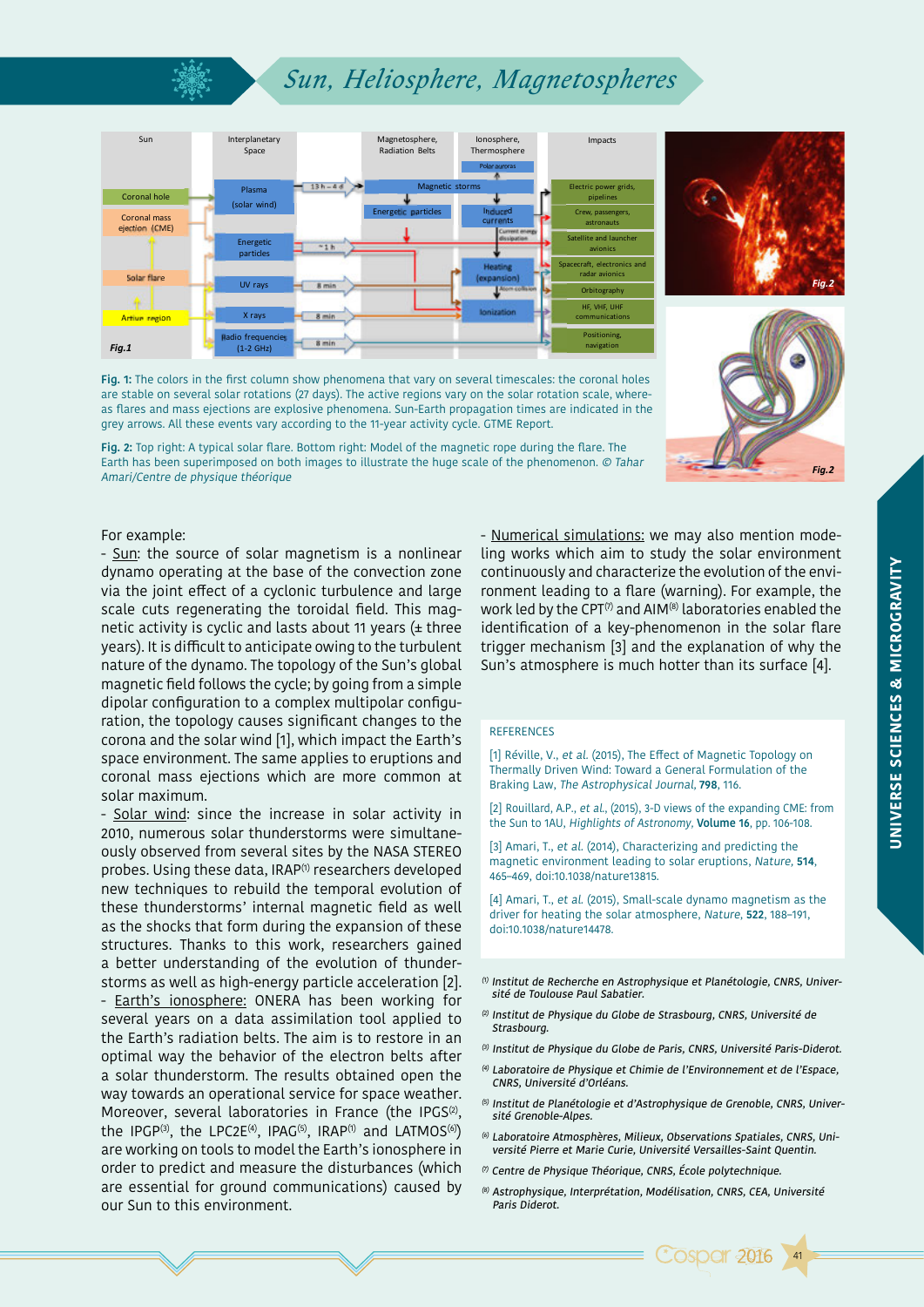# **UNIVERSE SCIENCES & MICROGRAVITY**

- 0. Le Contel<sup>1</sup>, B. Lavraud<sup>2</sup>, A. Retinò<sup>1</sup>, C. Jacquey<sup>2</sup>, H. Breuillard<sup>1</sup>, Y. Vernisse<sup>2</sup>,
- A. Chasapis1, N. Aunai1, J. Dargent1, T. Chust1, L. Rezeau1, L. Mirioni1, I. Kacem1,
- V. Génot<sup>2</sup>, E. Penou<sup>2</sup>, J.-A. Sauvaud<sup>2</sup>, P. Leroy<sup>1</sup>, D. Alison<sup>1</sup>, C. Coillot<sup>1</sup>, C. Aoustin<sup>2</sup>, E. Le Comte<sup>2</sup> and J. Rouzaud<sup>2</sup>
- 1 Laboratoire de Physique des Plasmas (LPP-UMR7648), CNRS, Ecole Polytechnique, Université Pierre et Marie Curie, Université Paris-Sud, Observatoire de Paris.
- 2 Institut de Recherche pour l'astrophysique et la Planétologie (IRAP-UMR5277), CNRS, Université Paul Sabatier.

# *Sun, Heliosphere, Magnetospheres*

## First results of the Magnetospheric MultiScale mission (MMS)

### **The French contribution to the MMS mission**

On March 12, 2015, NASA's MMS mission was successfully launched by an Atlas V rocket from the Cape Canaveral station. It consists of four identical satellites placed into an Equatorial orbit. As of September 1, 2015, the mission entered the scientific analysis phase to explore the key regions of the Earth's magnetosphere. It is divided into two main orbital phases: phase 1 is dedicated to the study of the dayside magnetopause, the flanks and the near-Earth magnetotail (apogee of 12 Earth radii,  $\texttt{R}_{_{\rm E}}$ ); phase 2 focuses on the study of the geomagnetic tail at average distance from Earth (apogee 25  $R_{\rm g}$ ). Its main goals are to study magnetic reconnection, particle acceleration and the role of turbulence in plasmas, especially in the context of magnetic reconnection. [1] Its next-generation instruments and inter-satellite distances aim to study these physical processes at the scale of electron dynamics. The average inter-satellite distance of the tetrahedral configuration varies from 160 km to 10 km complementing the scales studied by Cluster (10 000 km to 100 km). In addition, particle measurements are freed from the limitation linked to satellite rotation (4 s on Cluster) by increasing the number of sensors. Electron distribution functions are thus measured with a temporal resolution of 30 ms and of 150 ms for ions. The strategy for managing telemetry data volume is to configure the instrument into the burst mode when the spacecraft crosses the targeted region, to store data in the onboard memory and to select, from the low time resolution data downlinked to the ground, high time resolution periods to transmit first. The level-2 database (physical quantities) has been open to the public since March 1, 2016, and the data must be continuously produced within one month of receipt.

The French contribution includes the search coil magnetometer (SCM) – which was designed, built and calibrated by the LPP [2] within the "FIELDS" consortium [3] – and the supply and calibration of micro-channel plates (MCP) by IRAP for the dual ion spectrometer (DIS) of the Fast Plasma Investigation (FPI). [4]

### **The magnetopause at ion and electron scales**

On October 16, 2015, at 10:33:30 UT, MMS crossed the magnetopause while the satellites were within 10 km of each other. A plasma jet heading south along the magnetopause was detected in accordance with the formation of a magnetic reconnection region located north of MMS. In Fig. 1 (left), the satellites' trajectory is superimposed on the results of a numerical simulation using the "Particlein-cell" (PIC)-type SMILEI code for a case of asymmetric magnetic reconnection. Electron pitch angle<sup>(1)</sup> distributions (PADs) measured by MMS (Fig. 1, right) indicate that as the satellites approach regions of high magnetic field line curvature, electron gyration around the magnetic field is disrupted and their PADs become isotropic. [5]

MMS crossed the magnetopause again at 1:05:40 p.m. UT and a plasma jet heading south was also detected. Before it crossed the magnetopause, a nearly stationary whistler mode wave emission propagating oblique to the north was identified thanks to a polarization analysis using SCM measurements [6]. These whistler mode waves have a parallel electric field component capable of accelerating resonant electrons into the ionosphere. This emission is interrupted just before magnetic field lines open and the Hall electric field (jx**B**/(qe ne)) appears, leading to ion-electron decoupling with magnetic field lines and electrons. The Hall electric field is obtained by calculating the electric current thanks to as on the CLUSTER mission four-point-measurements of the magnetic field. The good agreement between this current and that obtained independently from particle measurements rules out artifacts. Open magnetic field lines are deduced from the disappearance of energetic electrons in the direction antiparallel to the magnetic field.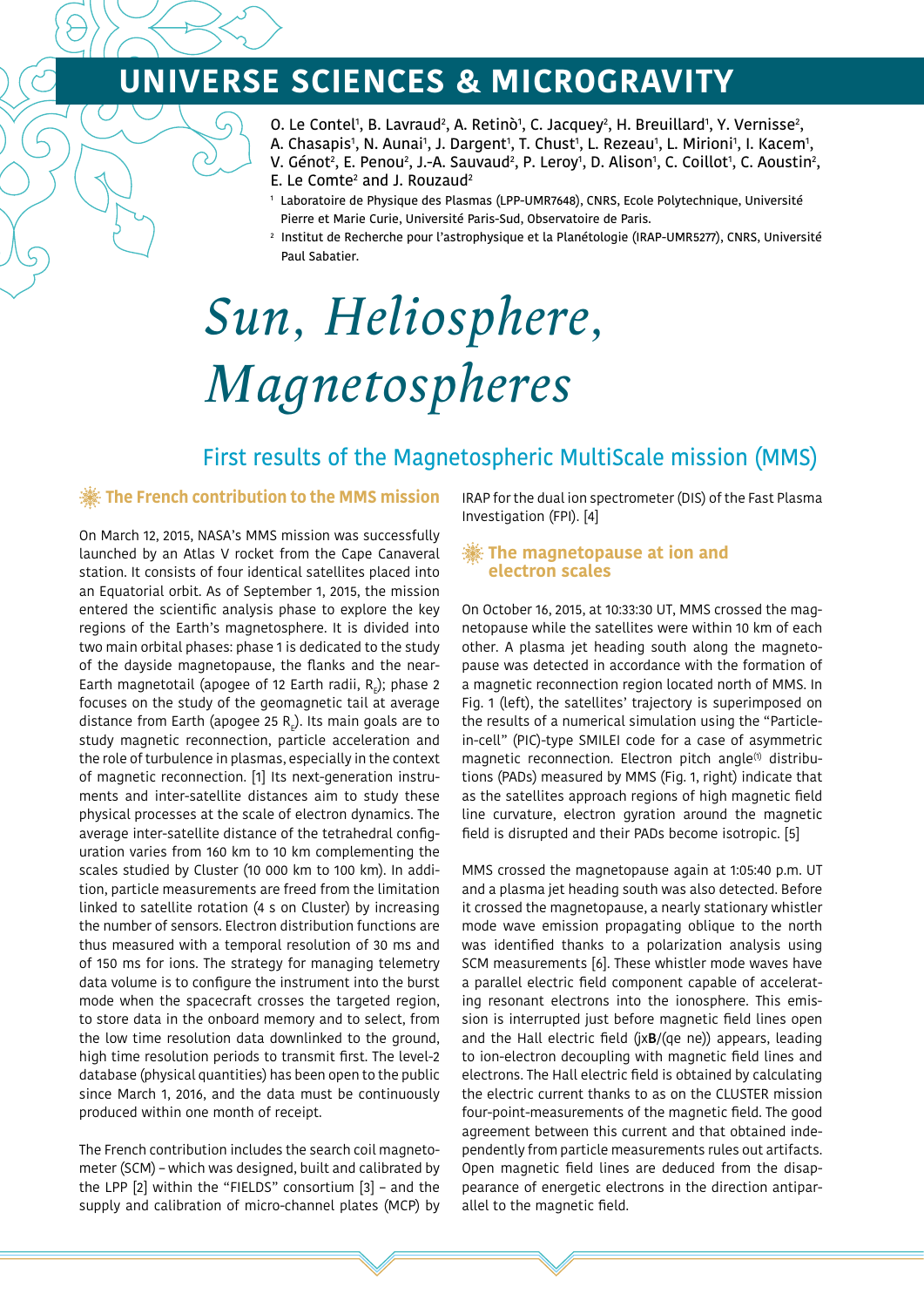## $Sun, Heliosphere, Magnetospheres$  / SCIENTIFIC



**Fig. 1:** Left: representations of the "Hall" magnetic field (top panel) and of the parallel current (lower panel) superimposed on the magnetic field lines in black obtained from the SMILEI numerical simulation code. The L direction corresponds to the vertical direction towards the North and tangent to the magnetopause. The N direction corresponds to the outward normal to the magnetopause toward the Sun.

Right: Module of the magnetic field (a) and pitch angle distribution (PAD) (b) for <200 eV electrons. The (c), (d), (e) and (f) panels have a PAD expansion for energies of 600 eV, 400 eV, 100 eV and 20 eV. The magnetic field line curvature radius is shown in panel (g), the error in its determination is in panel (h) and  $\chi^2$  parameter is defined as the ratio between the radius of curvature and the gyration radius of electrons of different energies indicating the transition to a stochastic dynamics for a value close to 25. © Figure from Lavraud et al. (2016) [5]

The first results delivered by the MMS mission demonstrate the need for a very high temporal resolution of wave and particle instruments as well as a fine spatial resolution (small inter-satellite distance <100 km) in order to understand the physical processes that occur at the interface between two plasmas such as in the terrestrial magnetopause, or in a turbulent plasma such as in the magnetosheath. The future phases of the mission in the close and distant tail as well as in the magnetopause will provide the international community with a comprehensive set of measurements at the scale of electron dynamics in all key regions of the Earth's magnetosphere.

#### **REFERENCES**

[1] Burch, J. L., et al. (2015), Magnetospheric Multi-scale Overview and Science Objectives, Space Sci. Rev., doi:10.1007/s11214-015-0164-9.

[2] Le Contel, O., et al. (2014), The Search-Coil Magnetometer for MMS, Space Sci. Rev., doi:10.1007/s11214-014-0096-9.

[3] Torbert, R. B., et al. (2014), The FIELDS Instrument Suite on MMS: Scientific Objectives, Measurements, and Data Products, Space Sci. Rev., doi: 10.1007/s11214-014-0109-8.

[4] Pollock, C., et al. (2016), Fast Plasma Investigation for Magnetospheric Multiscale, Space Sci. Rev., doi: 10.1007/s11214-016-0245-4.

[5] Lavraud, B., et al. (2016), Currents and associated electron scattering and bouncing near the diffusion region at Earth's magnetopause, Geophys. Res. Lett, doi: 10.1002/2016GL068359.

[6] Le Contel, O., et al. (2016), Whistler mode waves and Hall fields detected by MMS during a dayside magnetopause crossing, Geophys. Res Lett., **43**, DOI: 10.1002/2016GL068968.

 $0$  The pitch angle of a particle is the angle between the direction of its velocity vector and of the magnetic field.



**RESULTS**

**Fig. 2:** Magnetic field components in the LMN frame linked to the magnetopause. L is directed toward the North, N toward the Sun and M completes the triad. Electric and magnetic fluctuations are filtered between 32 and 4096 Hz. Power spectral densities of electric and magnetic fluctuations. The black lines indicate 0.1 fce, 0.5 fce, where fce is the electron gyration frequency. The following panels show the propagation angle and the ellipticity provided by the polarization analysis. The component of the Poynting vector; electron parallel and perpendicular temperatures; the parallel, perpendicular and total flows obtained from particle measurements; electron PAD at three energy ranges (LE =  $[0.200 \text{ eV}]$  ME =  $[200 \text{ eV}, 2 \text{ keV}]$  HE = [2 keV, 30 keV]). ©Figure from Le Contel et al. (2016) [6]

*<u>Cospar 2016</u>* 

43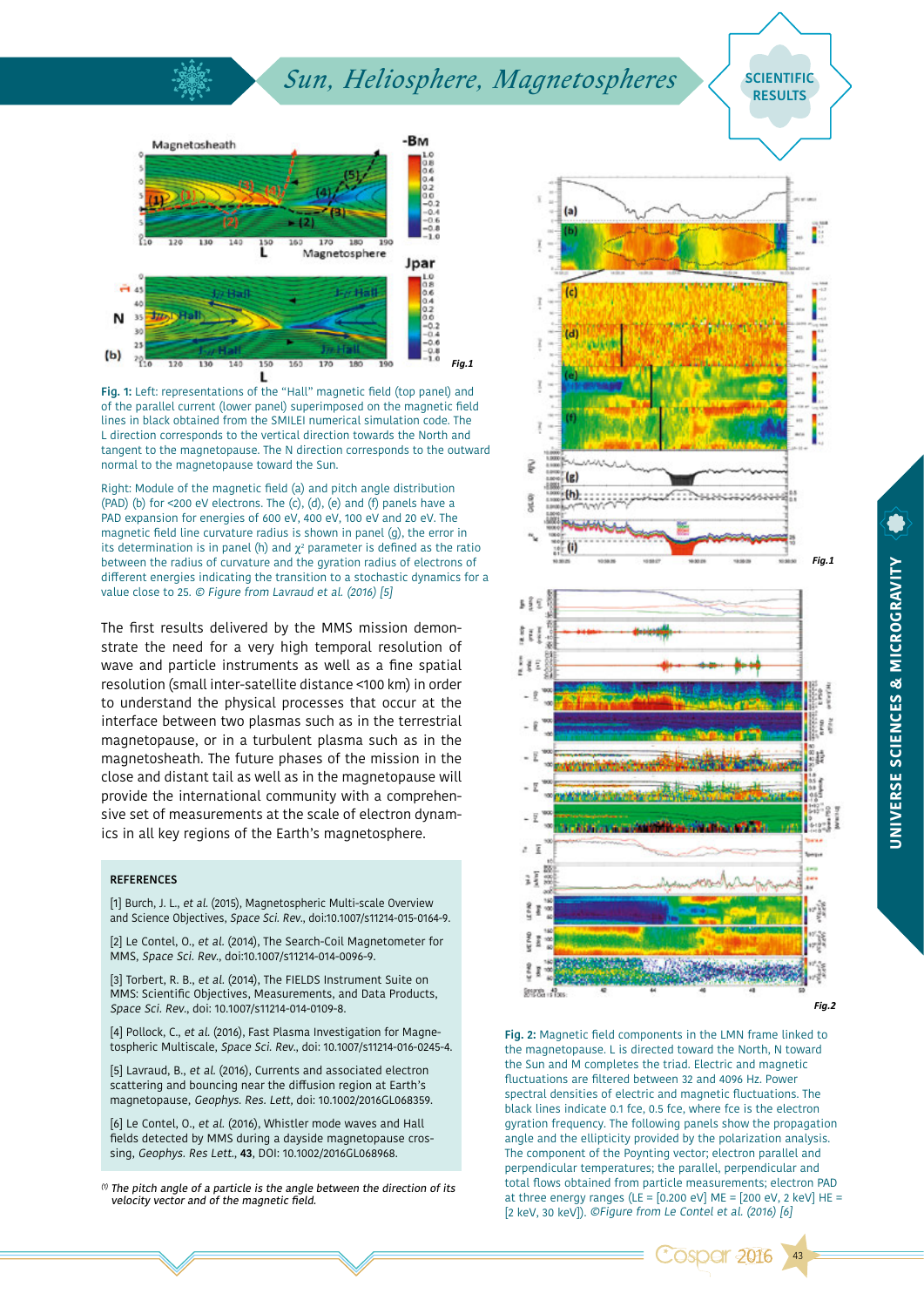## **UNIVERSE SCIENCES & MICROGRAVITY**

 $E.$  Buchlin<sup>1</sup> and V. Génot<sup>2</sup>

1 Institut d'Astrophysique Spatiale (IAS), CNRS, Université Paris-Sud.

2 Institut de Recherche pour l'Astrophysique et la Planétologie (IRAP), CNRS, Université Paul Sabatier.

# *Sun, Heliosphere, Magnetospheres*

## CDPP & MEDOC data centers

Although the variability of the Earth's atmosphere affects our everyday lives more than that of the Sun, the latter has a significant impact on the heliosphere, on the space environment of Earth and other planets, and even on Earth itself. Numerous instruments were designed and built to understand this influence and anticipate its consequences. They are placed both on Earth and in its close environment, or aboard probes which travel great distances in the heliosphere.

Each instrument produces data that are characterized by measured parameters (magnetic field, luminous intensity, etc.) and by parameters of the measure itself (position, direction, duration, sensitivity, resolution, etc.) – every dataset is different.

To optimize data exploitation, they must be stored in the long term and easily accessible and usable by the scientific community, as widely as possible. To pool data management resources and skills between various instruments and to ensure an increased simplicity for the users, the data should be gathered in data centers, rather than distributed only by the teams in charge of each instrument.

CNES has adopted this approach and supports the MEDOC $(1)$ and CDPP<sup>(4)</sup> data centers, after having participated in their creation. MEDOC was created in 1996 by CNES, INSU/CNRS and University Paris-Sud to be Europe's data and operations center for the scientific instruments of ESA's SOHO mission. Since then, MEDOC has gained many other datasets from Sun-observing space instruments, including the STEREO, SDO and PICARD missions, as well as from value-added products such as UV synoptic maps or maps representing the distribution of solar coronal plasma according to temperature and density. In 1998, CNES and INSU created the CDPP $(2)$ , the national data archive for all experiments in which France has participated linked to natural plasma physics in the Solar System.

Both centers ensure the archiving, redistribution and valorization of many complementary datasets from space instruments, relating to the heliosphere, the Sun, the interplanetary medium and the planetary magnetospheres. To this end, the data centers must first acquire data from

the team in charge of each instrument, and archive them with their metadata and associated descriptive documents. The structure of each dataset must be taken into account, and some procedures – determined in association with CNES's Service for Referencing and Archiving Data (SERAD) – must be followed to ensure data access and usability in the long term, including by non-specialists.

The data is redistributed to the users through web interfaces and web services – interfaces on which web-based requests can be made from computer programs. Both are provided by the same system, namely SIPAD-NG at the CDPP and SiTools2 at MEDOC. CNES is responsible for the maintenance of these software programs, which are the result of a standardization effort with the data centers. They communicate with databases and third party tools, as well as with the users.

In addition to these interfaces, MEDOC and the CDPP have designed services to make the use of data easier. MEDOC's FESTIVAL software program enables solar and heliospheric data image visualization and analysis. To browse easily these images, MEDOC provides the HelioViewer server – designed by ESA and NASA – with the only complete mirror database of the American server. To help interpret the data, radiative transfer codes and solar flare and wind simulation results are also avail-able. For heliospheric plasma measurements, the CDPP has been improving for 10 years the AMDA service (Automated Multi-Dataset Analysis), thanks to which users can interactively handle online data, combine various physical parameters, conduct conditional researches and organize, track and interface data with other community tools, and eventually